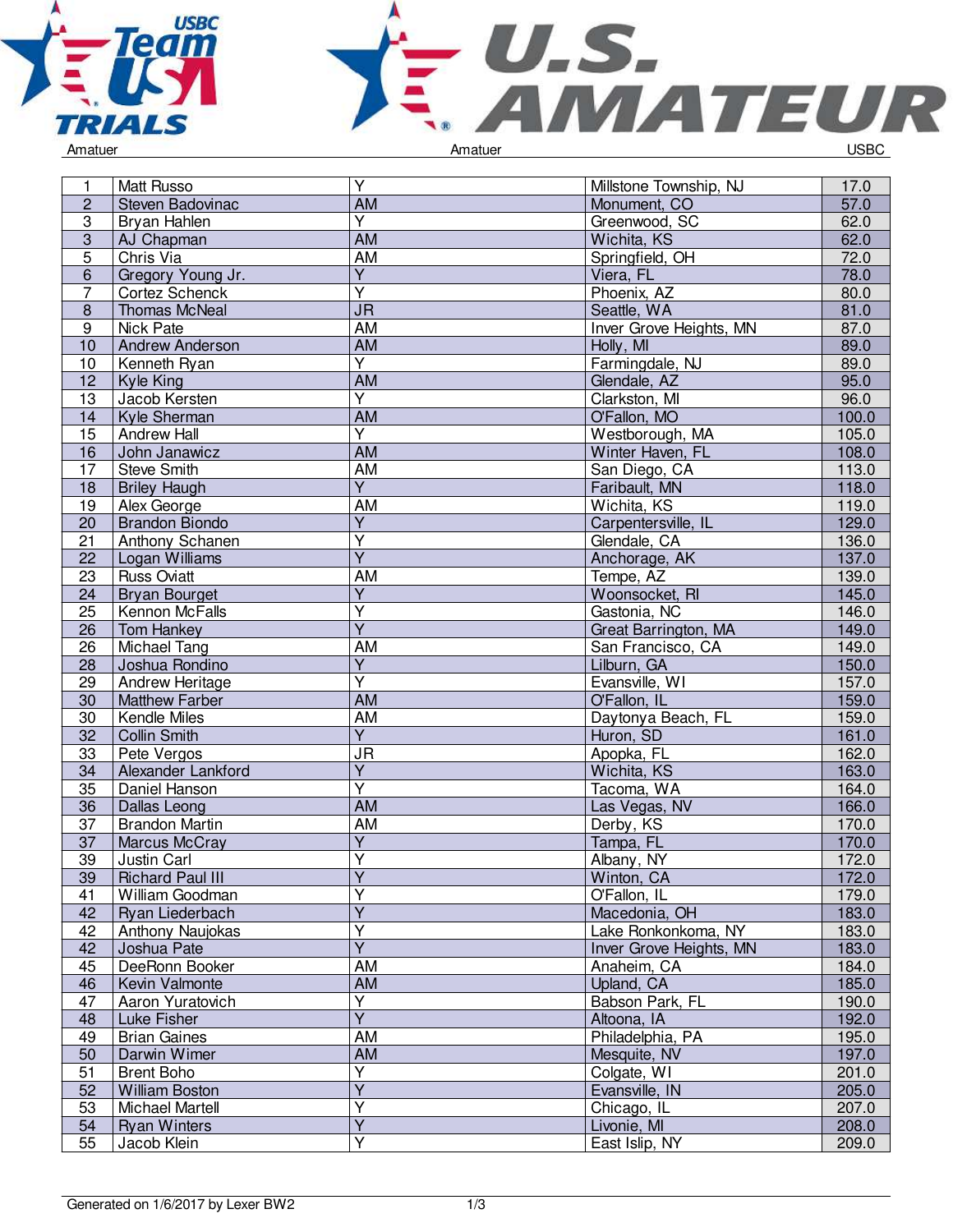



| 57<br><b>Steve Lemke</b><br>AM<br>Nacogdoches, TX<br>Y<br>58<br>Jack Cook<br>Denville, NJ<br><b>Christopher Radliff</b><br>Y<br>Schenectady, NY<br>58<br>Ÿ<br>60<br>Andrew Letscher<br>Canfield, OH<br>Ý<br>61<br><b>Brandon Knowles</b><br>Westminster, CO<br>Ÿ | 210.0<br>211.0<br>211.0<br>212.0<br>213.0<br>216.0<br>217.0 |
|------------------------------------------------------------------------------------------------------------------------------------------------------------------------------------------------------------------------------------------------------------------|-------------------------------------------------------------|
|                                                                                                                                                                                                                                                                  |                                                             |
|                                                                                                                                                                                                                                                                  |                                                             |
|                                                                                                                                                                                                                                                                  |                                                             |
|                                                                                                                                                                                                                                                                  |                                                             |
|                                                                                                                                                                                                                                                                  |                                                             |
| 62<br>Jacob Dunnum<br>La Crosse, WI                                                                                                                                                                                                                              |                                                             |
| Ý<br>63<br>Meeco Walker<br>East Cleveland, OH                                                                                                                                                                                                                    |                                                             |
| <b>AM</b><br>Zachary Hattori<br>64<br>Henderson, NV                                                                                                                                                                                                              | 218.0                                                       |
| $\overline{\mathsf{Y}}$<br>Hunter Kempton<br>64<br>Buzzards Bay, MA                                                                                                                                                                                              | 218.0                                                       |
| 66<br>Kyle Krol<br>AM<br>Tinley Park, IL                                                                                                                                                                                                                         | 226.0                                                       |
| $\overline{\mathsf{Y}}$<br>Ken Hayase-Fong<br>Pearl City, HI<br>67                                                                                                                                                                                               | 227.0                                                       |
| Y<br>68<br>Calvin Au<br>Daly City, CA                                                                                                                                                                                                                            | 232.0                                                       |
| Donovan Thomas<br>Y<br>Longmont, CO<br>69                                                                                                                                                                                                                        | 234.0                                                       |
| $\overline{Y}$<br>69<br>Chicago, IL<br>Dakota Vostry                                                                                                                                                                                                             | 234.0                                                       |
| Ÿ<br>71<br>Daniel Bolan<br>Orlando, FL                                                                                                                                                                                                                           | 235.0                                                       |
| $\overline{71}$<br>AM<br><b>Ryan Mooney</b><br>Carterville, IL                                                                                                                                                                                                   | 235.0                                                       |
| <b>AM</b><br>Centerville, OH<br>73<br>Matthew Diamond                                                                                                                                                                                                            | 242.0                                                       |
| <b>AM</b><br>73<br><b>Ric McCormick</b><br>Cincinnati, OH                                                                                                                                                                                                        | 242.0                                                       |
| $\overline{\mathsf{Y}}$<br>75<br>Brennan Haugh<br>Faribault, MN                                                                                                                                                                                                  | 250.0                                                       |
| $\overline{Y}$<br>Perry Hall, MD<br>76<br><b>Tristan Leyen</b>                                                                                                                                                                                                   | 252.0                                                       |
| Υ<br>77<br>Donovan Koff<br>Las Vegas, NV                                                                                                                                                                                                                         | 260.0                                                       |
| Y<br>78<br>Sean Wilcox<br>Altamonte Springs, FL                                                                                                                                                                                                                  | 261.0                                                       |
| Andrew Cannuli<br>79<br>Y<br>Moorestown, NJ                                                                                                                                                                                                                      | 262.0                                                       |
| $\overline{Y}$<br>80<br>Mason Yamada<br>Kenai, AK                                                                                                                                                                                                                | 269.0                                                       |
| Ÿ<br>81<br>Smyrna, GA<br>Alexander Martin                                                                                                                                                                                                                        | 271.0                                                       |
| AM<br>82<br>Ronnie Fujita<br>El Sobrante, CA                                                                                                                                                                                                                     | 274.0                                                       |
| Υ<br>Brick, NJ<br>83<br>Andrew Lazarchick                                                                                                                                                                                                                        | 276.0                                                       |
| Lakewood, WA<br>Brian Monnette Jr.<br><b>AM</b><br>84                                                                                                                                                                                                            | 278.0                                                       |
| Υ<br><b>Tyrell Ingalls</b><br>85<br>Loganville, GA                                                                                                                                                                                                               | 284.0                                                       |
| $\overline{\mathsf{Y}}$<br>86<br>Kaan Kurt<br>Leland, NC                                                                                                                                                                                                         | 286.0                                                       |
| Υ<br>Jordan Bryant<br>87<br>Detroit, MI                                                                                                                                                                                                                          | 290.0                                                       |
| Ÿ<br>88<br><b>Gregory Tack</b><br>Port Murray, NJ                                                                                                                                                                                                                | 292.0                                                       |
| Υ<br>Swartz Creek, MI<br>Chase Kaufman<br>89                                                                                                                                                                                                                     | 293.0                                                       |
| AM<br>89<br><b>Tanner Spacey</b><br>Burien, WA                                                                                                                                                                                                                   | 293.0                                                       |
| Υ<br>91<br>Fairport Harbor, OH<br>Casey Cohagan                                                                                                                                                                                                                  | 298.0                                                       |
| $\overline{\mathsf{Y}}$<br><b>Tyler Kurcz</b><br>92<br>Hanover Park, IL                                                                                                                                                                                          | 303.0                                                       |
| <b>AM</b><br>Jeffrey Bartos<br>Palatine, IL<br>93                                                                                                                                                                                                                | 307.0                                                       |
| $\overline{Y}$<br><b>Bradley Crouse</b><br>Nazareth, PA<br>94                                                                                                                                                                                                    | 308.0                                                       |
| $\overline{Y}$<br>95<br>Joe Gerencser<br>Henderson, NV                                                                                                                                                                                                           | 313.0                                                       |
| AM<br>96<br><b>Timothy Gruendler</b><br>St. Louis, MO                                                                                                                                                                                                            | 315.0                                                       |
| AM<br>96<br><b>Brandon Wanders</b><br>Trabuco Canyon, CA                                                                                                                                                                                                         | 315.0                                                       |
| AM<br>96<br><b>Reed Ross</b><br>Faribault, MN                                                                                                                                                                                                                    | 315.0                                                       |
| Y<br>Chaz Dennis<br>Galloway, OH<br>99                                                                                                                                                                                                                           | 317.0                                                       |
| <b>AM</b><br>Luke Bow<br>Temecula, CA<br>100                                                                                                                                                                                                                     | 326.0                                                       |
| AM<br>101<br><b>Matthew Santos</b><br>Broomfield, CO                                                                                                                                                                                                             | 327.0                                                       |
| <b>AM</b><br>102<br><b>Willie Rushing</b><br>Southfield, MI                                                                                                                                                                                                      | 328.0                                                       |
| <b>AM</b><br>Mililani, HI<br>103<br>Kyle Ortiz                                                                                                                                                                                                                   | 330.0                                                       |
| $\overline{Y}$<br><b>Chase Benites</b><br>Grandville, MI<br>104                                                                                                                                                                                                  | 331.0                                                       |
| Ý<br>TJ Rock<br>henderson, NV<br>104                                                                                                                                                                                                                             | 331.0                                                       |
| $\overline{Y}$<br>106<br>Alex Aguirre<br>Tracy, CA                                                                                                                                                                                                               | 334.0                                                       |
| Υ<br>Avery Wolf<br>Skokie, IL<br>106                                                                                                                                                                                                                             | 334.0                                                       |
| $\overline{Y}$<br>108<br><b>Tyger Miller</b><br>Klamath Falls, OR                                                                                                                                                                                                | 335.0                                                       |
| Jacob Gill<br>AM<br>Albuquerque, NM<br>109                                                                                                                                                                                                                       | 337.0                                                       |
| $\overline{Y}$<br>110<br>Nick Archacki<br>Saegertown, PA                                                                                                                                                                                                         | 338.0                                                       |